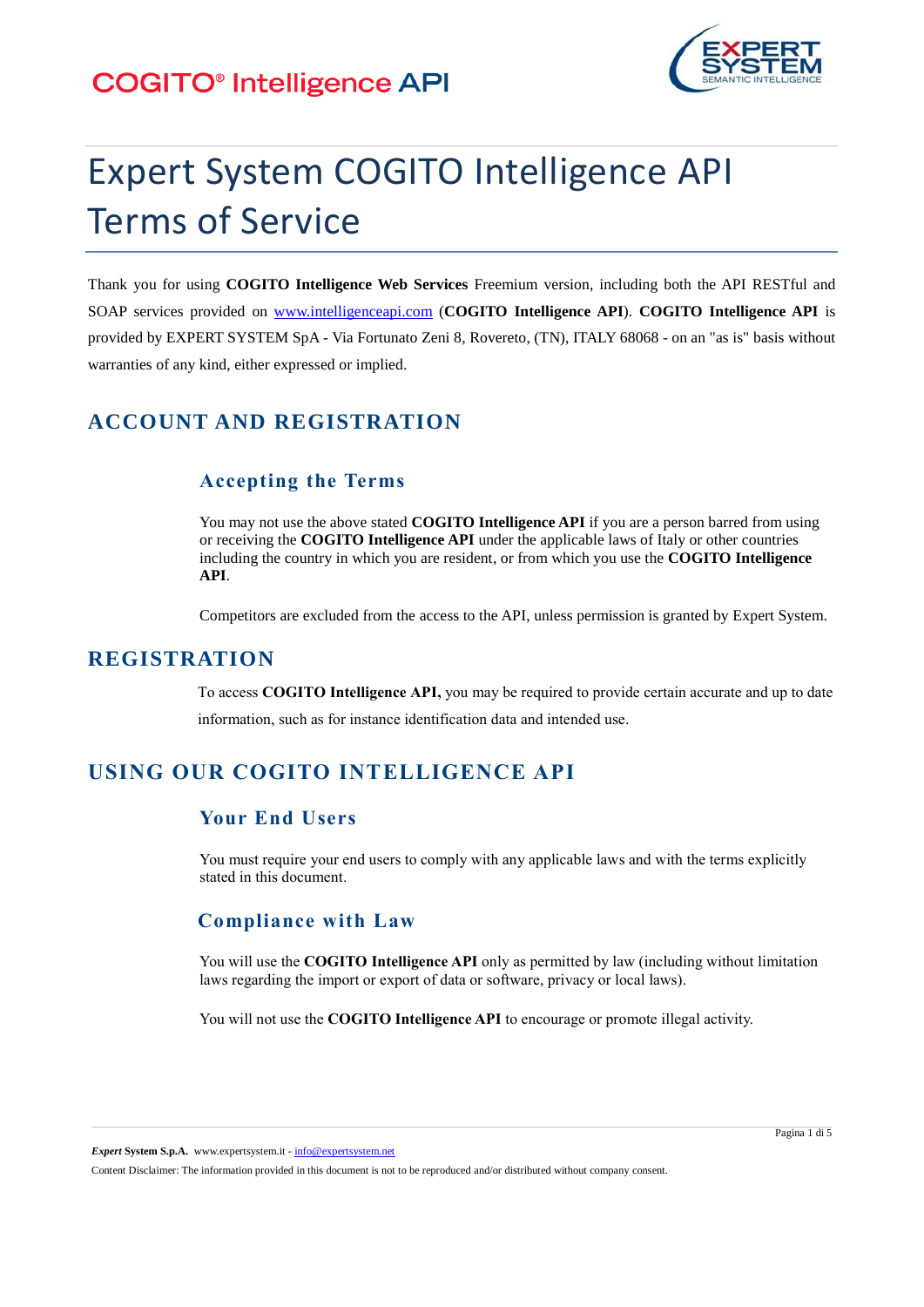

#### **Admitted Access**

You must use the credentials received only with the applicable **COGITO Intelligence API**. You will not misrepresent or mask either your identity or your **COGITO Intelligence API** Client identity using the **COGITO Intelligence API** or developer accounts.

## **COGITO Intelligence API Limitations**

You will not attempt to circumvent limitations established by the billing plan to which you subscribed. Expert System may, at its sole discretion, change the billing plan and the limitations concerning the number and frequency of **COGITO Intelligence API** requests upon notification of the new terms to you.

You will not use **Cogito Intelligence API** to create metadata retrieval service to **Cogito Intelligence API**.

You will not resell the **COGITO Intelligence API Freemium** version service without the consent of Expert System.

You cannot use the **COGITO Intelligence API Freemium version** to create comparative benchmarks with other products without the prior consent of Expert System SpA. Please contact us for a specific version of **COGITO Intelligence API** suitable for your needs.

#### **Monitoring**

Expert System may monitor the use of the **COGITO Intelligence API Freemium version** to ensure quality, improve Expert System products and services, and verify your compliance with these terms.

You will not interfere with the above stated monitoring. Expert System may use any technical means to overcome such interference.

#### **Communication with Expert System**

In entering in this agreement, you comply with the terms outlined that you allow Expert System to send you certain communications pertaining to your use of the **COGITO Intelligence API**.

#### **Feedback**

Should you provide us feedback or suggestions about our **COGITO Intelligence API**, we retain the right to use such information without any obligation to you.

# **YOUR COGITO INTELLIGENCE API CLIENTS**

# **COGITO Intelligence API Clients**

Expert System reserves the right to investigate any activity related to **COGITO Intelligence API Freemium** version for compliance with these terms.

*Expert* **System S.p.A.** www.expertsystem.it - info@expertsystem.net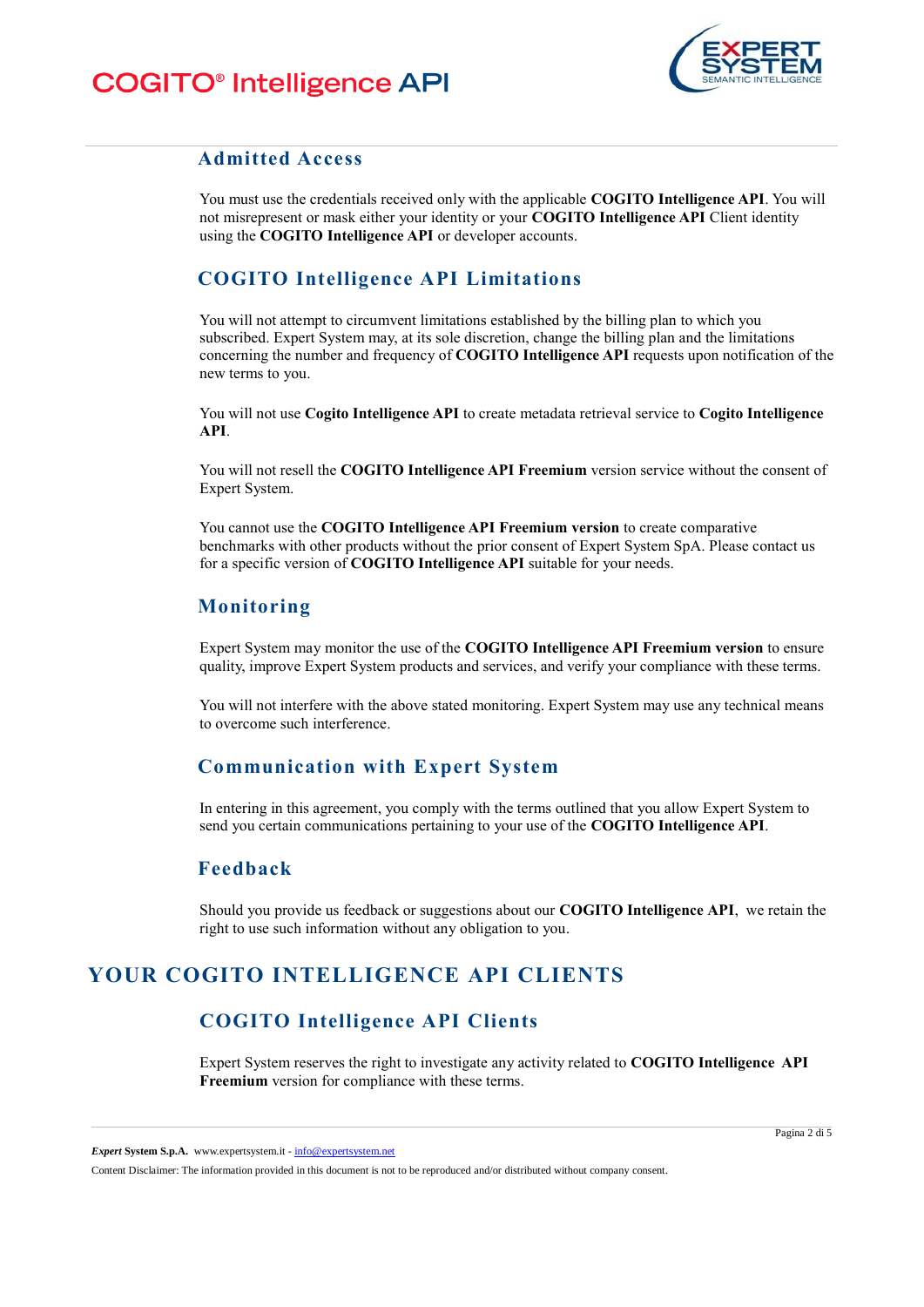

# **PROHIBITIONS**

# **COGITO Intelligence API Restrictions**

When using the **COGITO Intelligence API**, the following restrictions apply:

- 1. You will not sublicense any **COGITO Intelligence API** for use by a third party. Consequently, you will not create any **COGITO Intelligence API** Client that functions the same as the COGITO Intelligence demos and offer it for use by third parties without previous authorization in writing from Expert System.
- 2. You will not perform an action with the intent of introducing to Expert System products and services any items of a destructive nature.
- 3. You will not defame, abuse, harass, stalk or threaten others using **COGITO Intelligence API**.
- 4. You will not interfere with or disrupt the **COGITO Intelligence API** or the servers or networks providing the **COGITO Intelligence API**.
- 5. You will not promote or facilitate unlawful online gambling or disruptive commercial messages or advertisements using **COGITO Intelligence API**.
- 6. You will not reverse engineer or attempt to extract the source code from any **COGITO Intelligence API** or any related service, except to the extent that this restriction is expressly prohibited by applicable law.
- 7. Our communications to you may contain Expert System confidential information. If you receive any materials or communications that are clearly confidential or marked confidential, then you will not disclose the Expert System confidential information to any third party without Expert System's prior written consent.

# **CONTENT**

## **Content Accessible Through the COGITO Intelligence API**

Our **COGITO Intelligence API** contains some third party content (certain knowledge base open source content). The opinions expressed are those of the author. Its contents, therefore, do not represent any commitment of Expert System and therefore, Expert System retains no liability or responsibility for the above-mentioned content. This content is the sole responsibility of the person or organization that makes it available.

Moreover, content accessible through our **COGITO Intelligence API** may be subject to intellectual property rights, and, if so, you may not use it unless you are licensed to do so by the owner of that content or are otherwise permitted by law. Your access to the content provided by the **COGITO Intelligence API** may be restricted, limited, or filtered in accordance with local laws, regulations, and policies.

#### **Attribution**

In using Expert System's Brand Features, you must follow the Expert System Brand Features Use Guidelines that you can get by contacting us at  $\text{marketing}(\partial \text{expertsystem.net})$ .

*Expert* **System S.p.A.** www.expertsystem.it - info@expertsystem.net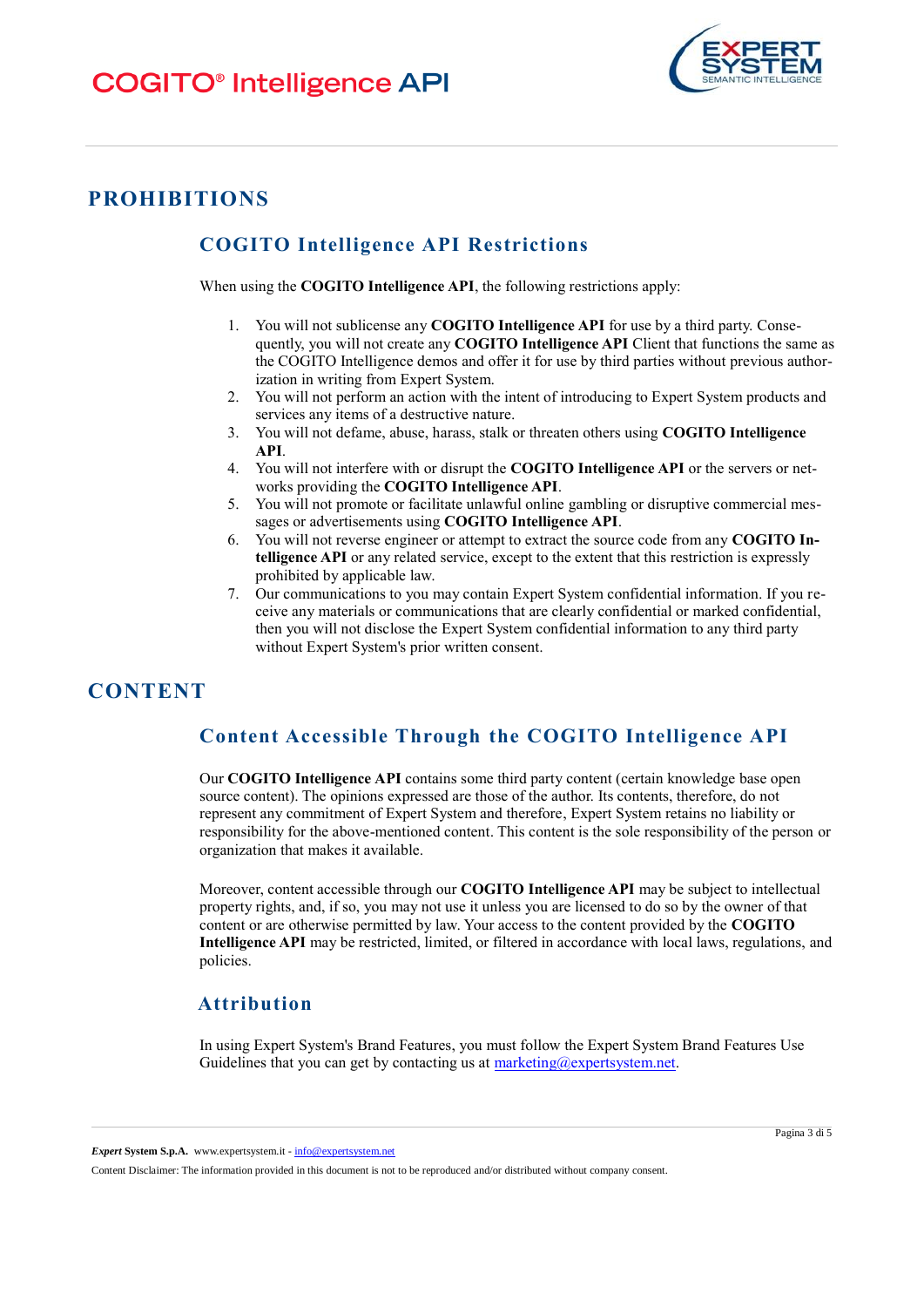# **COGITO®** Intelligence API



#### **Publicity**

You will not make any statement regarding your use of any **COGITO Intelligence API** which suggests partnership with, sponsorship by or endorsement by Expert System without Expert System's prior written approval.

## **Visibility**

Should you use **COGITO Intelligence API** in order to produce products or services that will then be used, COGITO Intelligence API retains the right to full visibility (including logo and link recognition) which requires prior approval from Expert System.

# **PRIVACY AND COPYRIGHT PROTECTION**

## **Expert System Privacy Policies**

By using our **COGITO Intelligence API**, you agree that Expert System can use submitted information in accordance with our privacy policies. Please refer to our privacy policy available at [www.intelligenceapi.com](http://www.intelligenceapi.com/) .

# **TERMINATION**

#### **Termination**

You may stop using our **COGITO Intelligence API** at any time. Expert System reserves the right to terminate these terms or discontinue your use of the **COGITO Intelligence API** or any portion or feature for any reason and at any time without liability or other obligation to you.

# **LIABILITY FOR OUR APIS**

#### **Warranties**

Neither Expert System nor its suppliers or distributors make any specific promises about the **COGITO Intelligence API**. For example, we don't make any commitments about the content accessed through the **COGITO Intelligence API**, its reliability, availability or ability to meet your needs, other than those expressed by these Terms of Service and service specifications. The **COGITO Intelligence API** and content accessed through the **COGITO Intelligence API** are provided "as is". Some jurisdictions provide for certain warranties, such as the implied warranty of the merchantability, fitness for a particular purpose and non-infringement. To the extent permitted by law, we exclude all implied warranties.

## **Limitation of Liability**

Expert System will not be responsible for lost profits, revenues, or data, financial losses or indirect, special, consequential, exemplary or punitive damages.

*Expert* **System S.p.A.** www.expertsystem.it - info@expertsystem.net